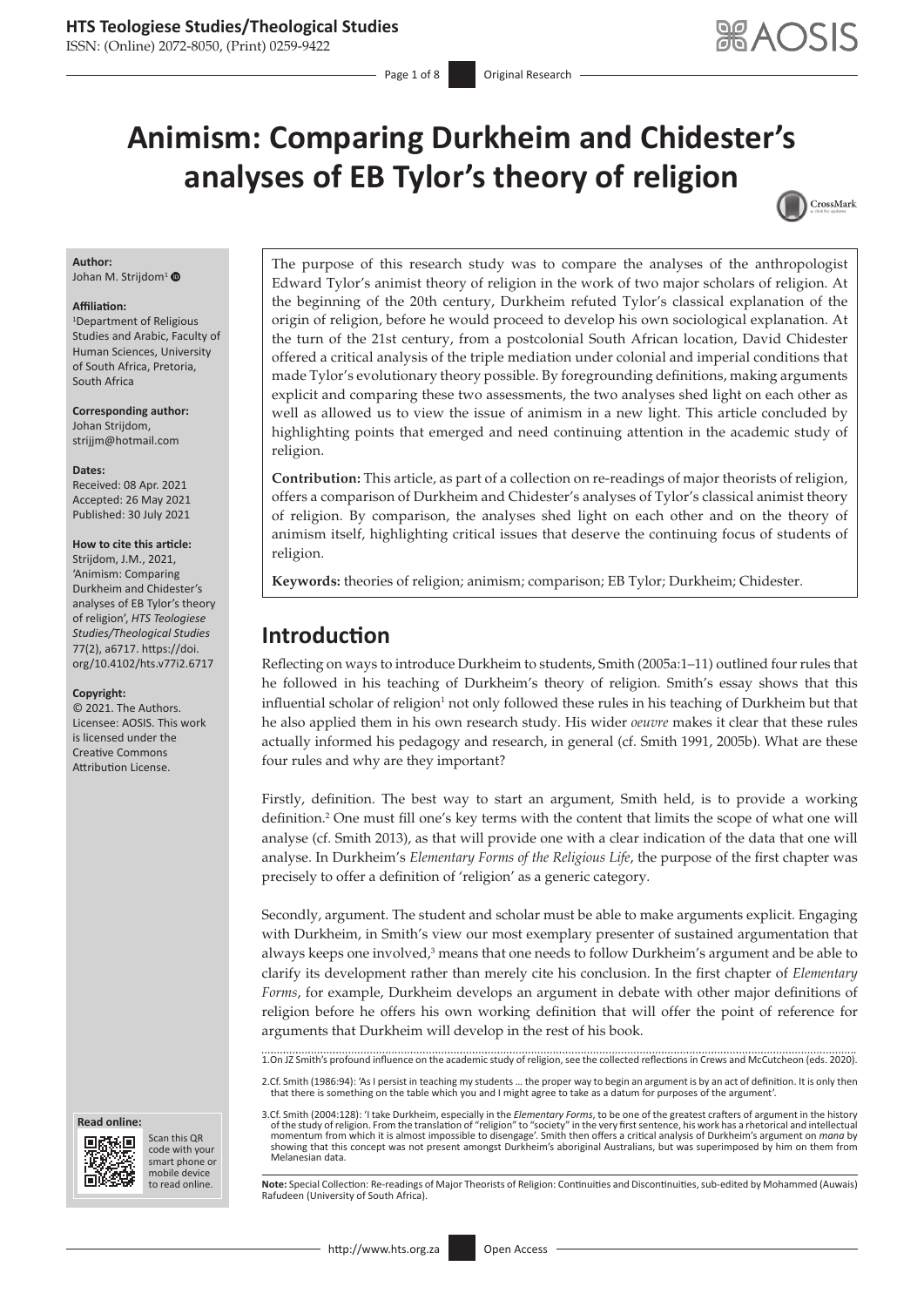Thirdly, comparison. Nothing in Durkheim must be allowed to stand alone. Durkheim's theory, concepts and examples must be related to other theories, concepts and examples in order to open a space for argument. Durkheim's concept of the sacred might, for example, be compared with that of Eliade,<sup>4</sup> or his discussion of effervescence might be problematised by comparing it with Leni Riefenstahl's portrayal of Nazi rallies.

Elsewhere in his work, Smith devoted considerable energy to think through and propose a method, in which comparisons might be performed in a disciplined and productive way. In brief, he argued that after deciding on an interesting issue, one must analyse an example of the issue by contextualising the example historically and embedding it politically, economically, socially and culturally. One repeats the analysis of a second example that illustrates the issue in the same way. Only then would one be able to compare in a productive way the examples of the issue as to similarities and differences so that each example may shed light on the other, and help us to see and redescribe the issue itself in a new light.<sup>5</sup>

Fourthly, with this new understanding of the issue, one should be able 'to play with' the idea by applying it to other examples in innovative ways. Students would, for example, be asked to apply Durkheim's theory of religion to an analysis of the Vietnam War Memorial in Washington, or to pertinent court cases in the United States in order to discover discrepancies in judgement.

In this contribution, I follow the first three of Smith's rules. I intend to *compare* Emile Durkheim and David Chidester's analyses of a classical theory of religion, that is, Edward Tylor's anthropological theory of animism in *Primitive culture*  $(1871)$ <sup>6</sup> to see to what extent we may understand the one analysis in terms of the other and see Tylor's classical theory of animism as the issue in a new light. Highlighting *definitions*  of religion and animism as key terms will be crucial to the argument. Before I offer observations on similarities and differences between Durkheim and Chidester's analyses of Tylor's classical theory of animism, I present a close reading and make the *arguments* of Durkheim and Chidester on the theory explicit. In conclusion, I outline a number of issues that have emerged as deserving the continuing attention of students of religion.

The primary sources for comparison will be the relevant chapters from Durkheim's *Les formes élémentaires de la vie religieuse: Le système totémique en Australie* ([1912] 1968),7 on the one hand, and from Chidester's *Empire of Religion: Imperialism and Comparative Religion* (2014) and *Savage Systems: Colonialism and Comparative Religion in Southern*  Africa (1996)<sup>8</sup>, on the other hand – although I also draw from other works by Chidester in order to bring into focus points of critical importance in the study of religion. Not only did both of these authors engage seriously with Tylor's classical theory of religion but also they themselves occupy prominent places in the academic study of religion. Durkheim's *Elementary forms* is generally considered a foundational text in the sociology of religion,<sup>9</sup> whereas Chidester received the Award for Excellence from the American Academy of Religion for *Savage Systems* and the award for the best book in decolonising religious studies for *Empire of Religion* from the University of Cape Town.10

# **Tylor's animist theory of religion – Anthropological arguments**

#### **Durkheim on Tylor's animist theory of religion**

Durkheim began his argument in *Elementary forms* with a definition of the term 'religion' that he would use for analytical purposes. After discarding transcendental definitions that limit the term to beliefs in supernatural beings,<sup>11</sup> he offered his broader definition at the end of Chapter 112 of *Elementary Forms*:

Une religion est un système solidaire de croyances et de pratiques relatives à des choses sacrées, c'est-à-dire séparées, interdites, croyances et pratiques qui unissent en une même communauté morale, appelée Église, tous ceux qui y adhèrent (Durkheim [1912] 1968:51).

A religion is a unified system of beliefs and practices relative to sacred things, that is to say, things set apart and forbidden $13$  beliefs and practices which unite into one single moral community called a Church, all those who adhere to them (Swain and Fields' translations, respectively, in Durkheim 1915:47 and Durkheim 1995:44).

Central to Durkheim's broader definition of religion is the distinction between sacred and profane, where the first concept refers to anything that is 'set apart' from the ordinary. Rather than assuming that something is holy on the basis of the experiential claim of believers that a mystical power revealed itself in it (as would be emphasised in the definitions

- 10.For a fuller contextualisation of Chidester's work, see Strijdom and Scharnick-Udemans (2018).
- 11.For a contextualisation and summary of Durkheim's argument against definitions that limit religion to transcendental beliefs, see Jones (1986:120–124).
- 12.*Elementary Forms* is divided into three books, which after 'preliminary questions' (Book 1) focuses on elementary beliefs (Book 2) and rituals (Book 3). Each book consists of a number of chapters. The reference here is to Chapter 1 in Book 1.
- 13.Cosman (Durkheim [2001] 2008:46) translates 'interdites' as 'surrounded by prohibitions'.

<sup>4.</sup>Smith (2004:1–60), in an autobiographical essay 'When the chips are down' speaks on how he spent his early academic years at the University of Chicago to come to terms with his influential senior colleague Eliade, by first offering an accurate summary of his work before developing a critique of it and alternative to it.

<sup>5.</sup>For a discussion of Smith's comparative method, see Strijdom (2015).

<sup>6.</sup>Edward Tylor (1832–1917) is generally considered the founder of modern anthropology and a classical theorist of religion (see, for example, Styers 2017:317).

<sup>7.</sup>In reading Durkheim, I have compared the original 1912 French version of Durkheim<br>with the translations by Swain (1915), Cosman (abridged version 2001) and Fields<br>(1995). Smith (2005a:9) considered Swain's translation 's than any other English translation'.

<sup>8.</sup>*Empire of Religion* (2014) was published as a sequel almost 20 years after *Savage Systems* (1996). The earlier work focused on comparisons of religion in colonial South Africa, whilst the later work devoted much more attention to British imperial theorists of religion in relation to South African colonial middlemen and indigenous informants.

<sup>9.</sup>Cf. Capps (1995:159): '*The Elementary Forms of the Religious Life*, first published in 1912, still stands as a landmark in sociological theory as well as within the history of the academic study of religion. E.E. Evans-Pritchard, who disagreed with Durkheim on many questions, nevertheless referred to him as "perhaps the greatest figure in the history of modern sociology."'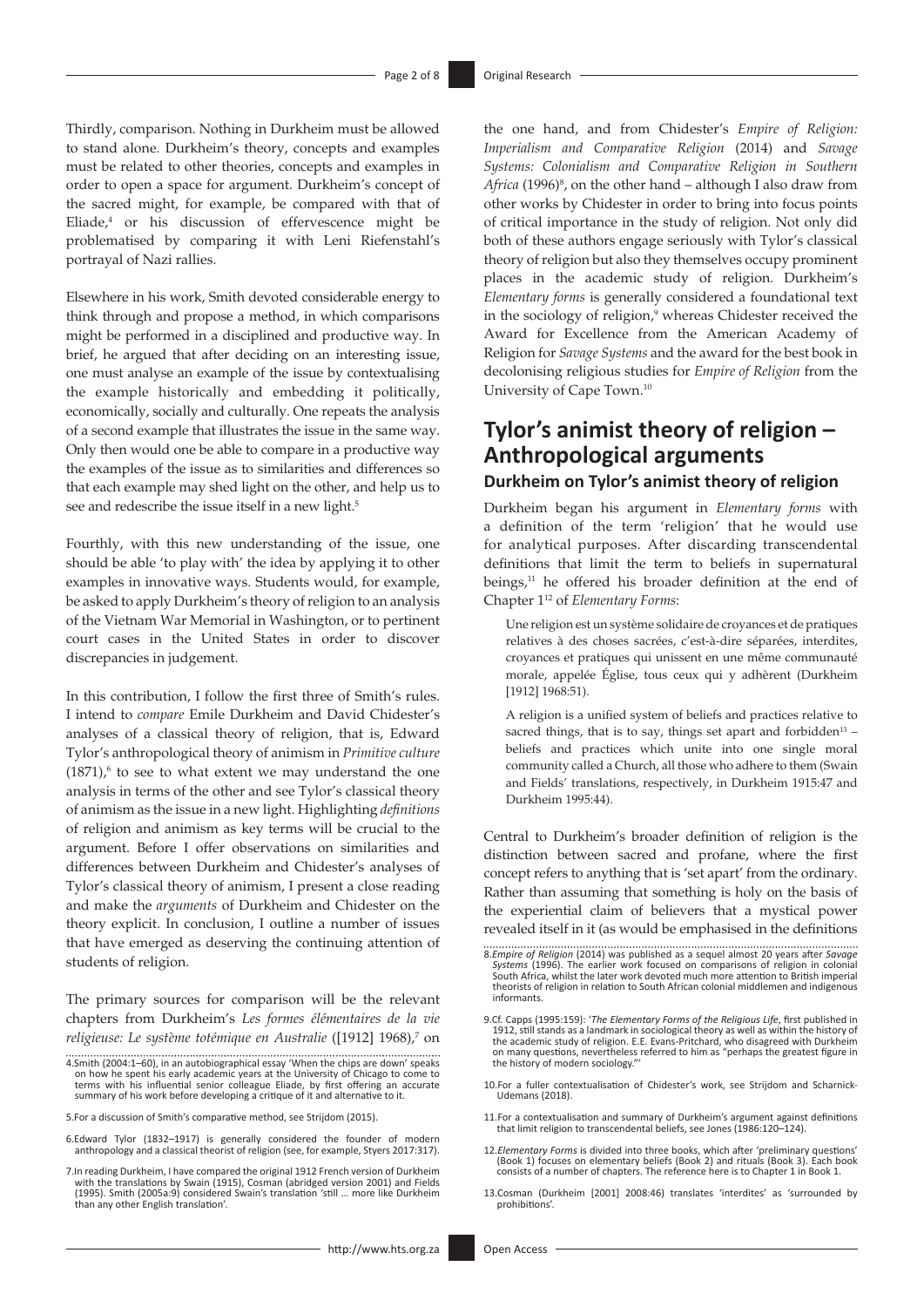from Schleiermacher through Rudolf Otto to phenomenologists of religion), Durkheim insisted that anything could be made sacred by adherents. The function of beliefs and ritual practices made sacred by adherents would, in his view, then be to unite those adherents into 'a single moral community'. By focusing one's analysis on sacred beliefs, ritual practices and institutions as basic elements of all religions, Durkheim held that one would be able to analyse all religious phenomena empirically as social facts within their concrete reality.

The subtitle of *Elementary Forms* indicates that Durkheim would take the totemic system in Australia as primary evidence in his analysis. Considering reports on Australian aboriginal religion as the earliest available form of religion, Durkheim argued that by examining it, one would be able to identify the most basic or simplest form of religion that persisted also in later, more complex forms. Durkheim (2008) explicitly rejected evolutionary theories that denigrated indigenous religions and held religions, such as Christianity, to be superior:

All are equally religions, just as all living beings are equally alive, from the humblest unicellular organism to man. We turn to primitive religions, then, not with the ulterior motive of depreciating religion in general, for these religions are no less worthy than others. They answer the same needs, they play the same role, they issue from the same causes. They can effectively serve, as a result, to show the nature of religious life and consequently to resolve the problem we have set for ourselves. (Cosman's translation, p. 5)

Durkheim's argument was, in other words, that an analysis of the earliest form of religion would assist in explaining and understanding all religious forms, thus contributing to the development of a general theory of religion.

Having clarified his stance towards and definition of religion, Durkheim proceeded to first refute the anthropologist Edward Tylor's animist theory of religion (Book 1, Chapter 2) and the philologist Max Müller's naturist theory of religion (Book 1, Chapter 3), before he turned to the development of his own argument on the totemic origin of religion in the rest of *Elementary Forms*. Our focus here is on Durkheim's presentation of Tylor's animist theory of religion.<sup>14</sup>

According to Tylor (1832–1917), religion originated when humans started to worship spirits, that is, when early humans set out to construct a cult in which beliefs and ritual practices centred on spirits as agents ('animism' derives from Latin *animus* 'spirit(s)'). Durkheim held that Tylor's animist explanation of the origin of religion postulated three steps, moving from a belief in a soul to a belief in ancestral spirits to a belief in nature spirits.15 After surveying these three steps,

Durkheim would raise his objections corresponding to these steps.

The first step occurred, when early humans came up with the idea that a soul inhabited each body as a double – a belief that was born in order to explain dreams, whose images they mistakenly thought were identical to those seen whilst awake. In dreams, a far-away person could be met, or visiting a far-off land was possible, whilst the body remained in the same place. By positing a soul that could leave the body, the animist argument goes, the earliest humans thought they could explain their dreams. Although a decisive step in the development of religion, the invention of the idea of a soul was not yet religion in the sense of an animist cult addressed to spiritual agents.

The second step, the actual step towards an animist cult, occurred when the idea of spirits emerged. According to the animist explanation of the origin of religion, this belie, emerged because of the fact of death, which transformed souls into spirits. If the soul animated the living body, leaving it temporarily during dreams (or similar states, such as fainting or ecstasy), it separated definitely from the body at death. The earliest humans then thought that these spirits of their ancestors took on an independent existence, with the ability to cause good or harm to their descendants. By addressing the ancestral spirits in prayers and ritual practices, such as sacrifices, descendants believed that they could appease the ancestral spirits so that the latter might avert evil and act in the interest of their descendants. The first religion was according to the animist theory thus born, with the first rites being food offerings at ancestral tombs. By ascribing such power to spirits of their own making, early human beings in Tylor's judgement became the unfortunate captives of their own imaginations.

As a third and final step in the evolution of the earliest form of religion, according to animist theorists of religion, human beings started to believe that inanimate matter was inhabited by spirits. By ascribing life and agency to cosmic phenomena, such as the sun, moon and stars, or to other natural phenomena on earth, such as plants, animals, rocks, mountains and rivers, early human beings projected their own image onto and anthropomorphised their environment. Children and animals served in the animist argument as analogies for the mentality of the earliest humans, as if animals and children were not able to distinguish animate from inanimate objects, and ascribed life to the latter in their own image. This phase derived from and was according to the animist theory secondary to the previous step. Early human beings now, at this final stage, came to believe that they could influence and placate nature spirits, which was extremely important to survive in a hostile natural environment.

How and why did Durkheim object to the animist explanation of the origin of religion? Taking each of the three steps in turn, Durkheim began by expressing his reservations about the animist explanation of the emergence of a concept of soul.

<sup>14.</sup>Durkheim, in this chapter, considered Tylor as the most important exponent of animist theory, with Spencer's theory as essentially the same except in one respect. Animist theory, in the survey here, therefore, refers to Tylor's theory as presented by Durkheim.

<sup>15.</sup> Durkheim ([1912] 1968:52-53, 1915:49) held that proponents of the naturist<br>theory, with Max Müller (1823-1900) as the most important exponent, on the<br>other hand postulated that the first cult was addressed to natural p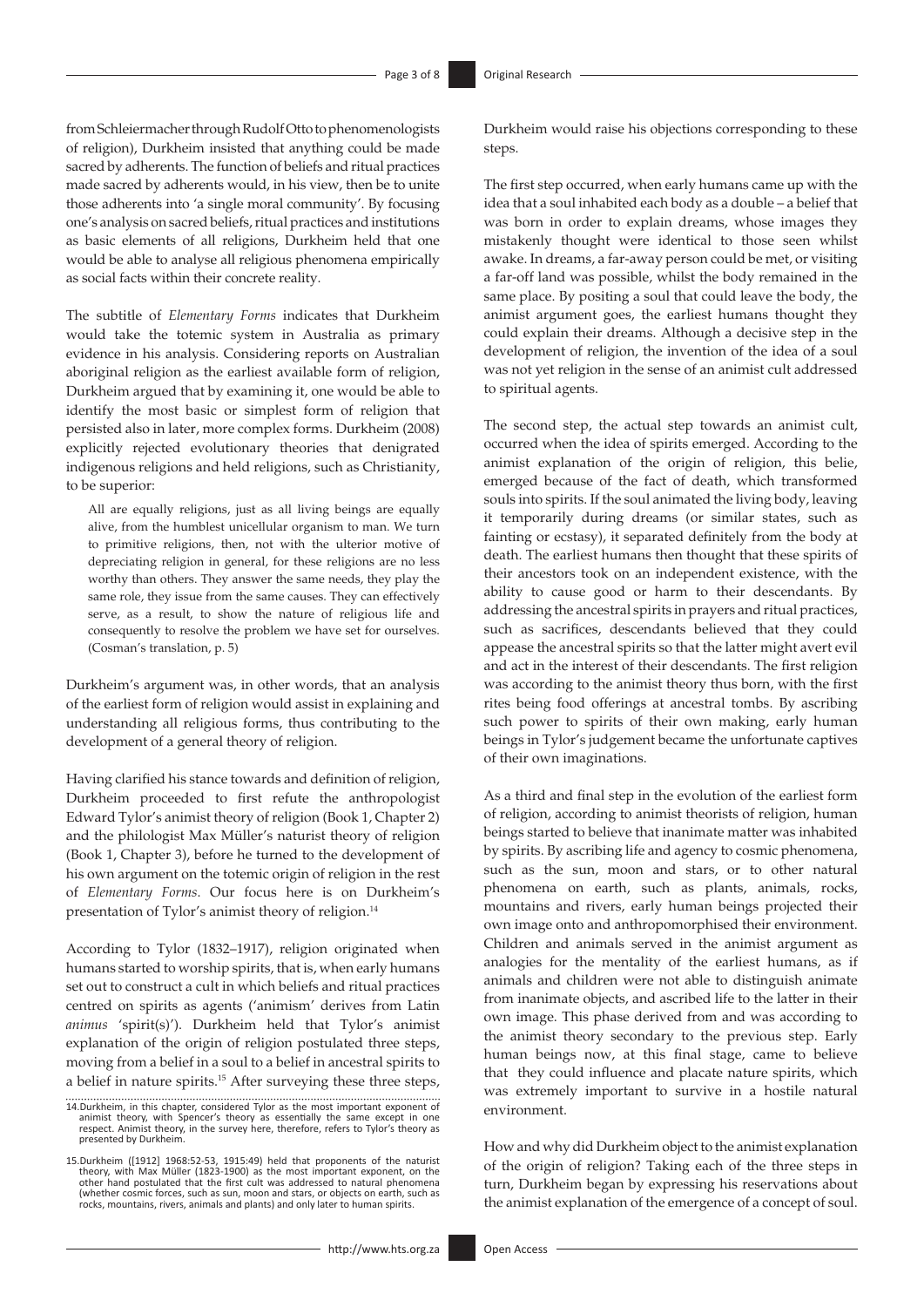Although he appreciated the effort by animist theorists to view the concept as a historical and mythical construct rather than a given, he was for several reasons not persuaded by their argument that the concept of a soul was created by the earliest human beings to explain their dreams. Not only was the soul commonly thought of by indigenous people as much more intimately entangled with the body (e.g. by being located in specific organs and carrying the same injuries to a body) than animist theorists would assume, but dreams themselves could have been seen by the early humans as simply another way of seeing afar. Travelling to the past in dreams would, furthermore, be difficult to explain by animist theorists. A much simpler hypothesis would be that the first humans would have considered such dreams as similar to memories that they had whilst awake, although more intense. Also, if meeting a friend in dreams presupposed the encounter of two souls, Durkheim held that checking with the friend would have revealed quickly that the friend did not have the same encounter in his dreams, and that the encounter in the dream was, therefore, clearly imagined. Finally, it was not clear to Durkheim why the earliest humans would have devoted so much time to their dreams, if their struggle during daytime would have required the primary focus for reflection. It was, in his view, more likely that the belief in spirits preceded the explanation of dreams in terms of a soul leaving the body during sleep rather than dreams providing the basis for the creation of the notion of a soul. This was in his view confirmed by the fact that indigenous Melanesians clearly distinguished between ordinary, profane dreams as a mere play of images and dreams in which souls featured.

Turning to the heart of the animist explanation of the origin of religion, the transformation from the belief in a soul to a cult addressed to ancestral spirits, Durkheim centred his critique on the absolute difference between the sacred and profane as the distinctive feature of religion in his definition of religion. Instead of accepting the animist theory that death transformed the belief in a soul into a cult that is addressed to spirits, Durkheim argued that ethnological data showed that early human beings thought of aging as weakening the soul and of death as erasing the soul as life principle of the body. Death would, therefore, not have rendered the soul sacred amongst early human beings. What would make a number of special ancestral spirits sacred and objects of ritual attention, however, was the belief that they possessed *mana* (a Melanesian concept that Durkheim thought applied to all earliest religions)<sup>16</sup> already during their lives, whereas this extraordinary power of *mana* was considered to be absent in ordinary spirits and profane things. Taking aboriginal Australians as earliest evidence of religion, he underlined that an ancestral cult simply did not exist amongst them. Their funerary and mourning rites did not involve periodic, recurrent ceremonies with prayers and sacrifices at graves that would constitute a cult but were only limited to once-off rites. In so far as ancestors did play a part in their religion at periodic ceremonies, they were not honoured as spirits who 16.Cf. Smith's (2004) critique of Durkheim's argument on *mana*. had been transformed by death into sacred beings but honoured as heroes with *mana* who created the land and human beings at the beginning of time. A cult addressed to ancestral spirits, Durkheim argued, was not early, but rather the characteristic of more advanced civilisations, such as those of China, Egypt, Greece and Rome.

Although Durkheim's refutation of the second step in the animist explanation of the origin of religion would render a critique of the third step superfluous, Durkheim nevertheless continued to critically engage with the thesis that the cult addressed to natural phenomena was an extension of the cult addressed to ancestral spirits. He considered it necessary as its presupposition was uncritically accepted by many scholars of religion that early human beings, like animals and children, were not able to distinguish between animate and inanimate objects, with the latter being imagined as alive like themselves. Durkheim argued that these analogies should be discarded, as evidence showed that both animals and children were able to distinguish between animate and inanimate objects. The cat knows whether a mouse that he has caught is alive or dead. The child plays with his or her toys, imagining that they are alive; however, the child will be the first to be astounded, if one of the toys were to bite him or her. Instead, one should focus on the content of the earliest belief in nature spirits, and ask whether it retained the traits of the human soul and ancestral spirits from which it was supposed to be derived. Durkheim failed to detect such a continuity, as nature spirits unlike human souls did not reside in the objects, which served as their base, but were thought to frequent and influence their base (e.g. causing storms at sea). Moreover, Durkheim found the animist argument invalid that early human beings ascribed life to inanimate things in their own image, as the evidence from aboriginal Australians as well as North American indigenous peoples showed that they imagined their ancestors and themselves in the form of animals rather than projecting their own image onto animals. The evidence rather showed that anthropomorphism was a later development, with Greece still retaining some animal characteristics in Gods, such as Dionysus and Demeter, and Christianity exemplifying the culmination of anthropomorphism with God constructed wholly out of human elements.

Durkheim's final objection to the animist theory of religion was directed at its reductive explanation of the emergence of beliefs in souls, spirits and sacred beings as based in the erroneous judgement of early humans regarding images in their dreams. He considered this explanation far from satisfactory, given the fact that religion had such an enormous influence on morals, law and society. It is, therefore, to social realities that he would turn to develop an alternative explanation of the origin of religion.

#### **Chidester on Tylor's animist theory of religion**

How does Chidester's analysis of Tylor's animist theory compare with Durkheim's analysis of Tylor's animist theory? How might such a comparison assist us to see the one analysis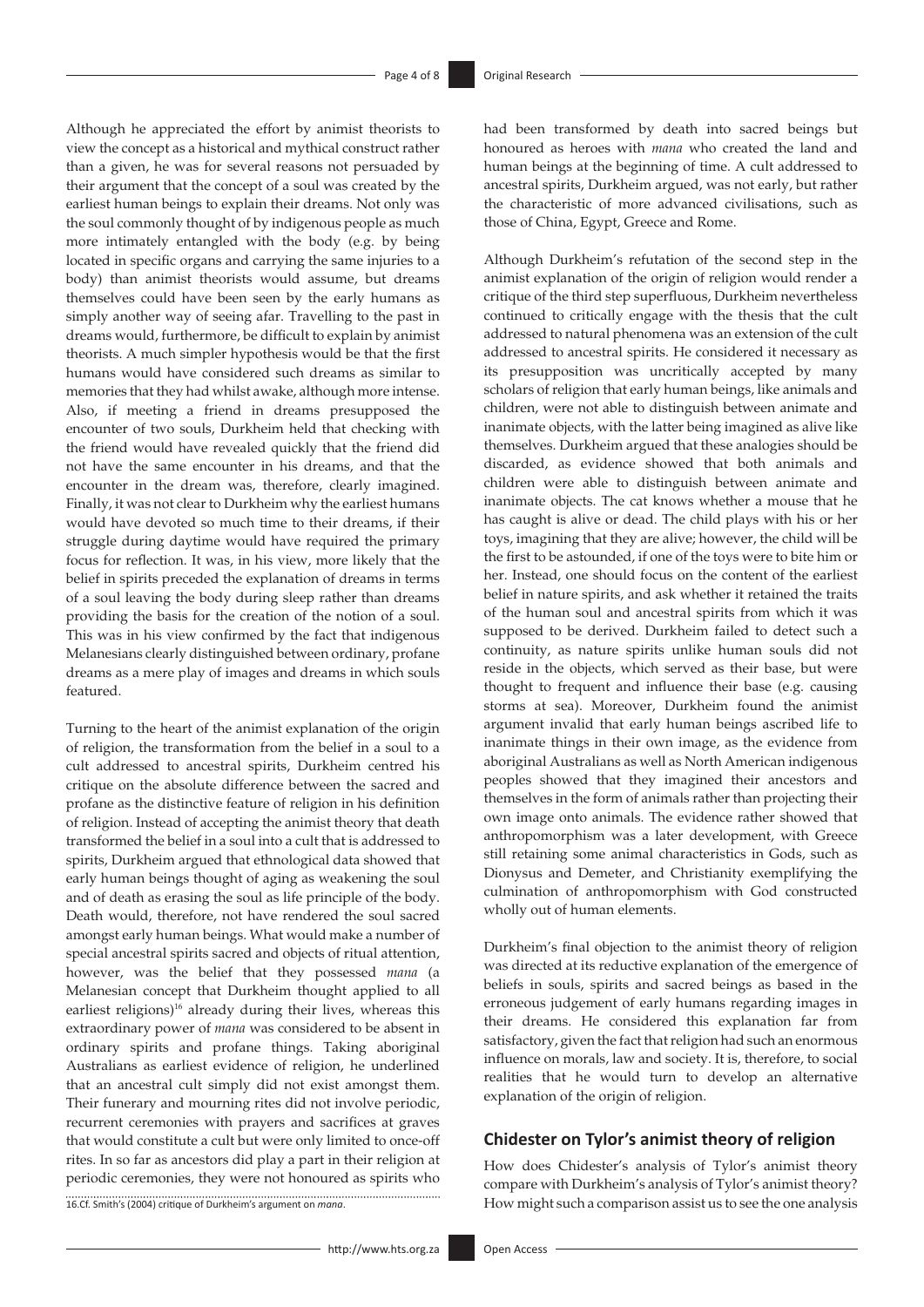in light of the other and shed new light on the issue of animist theory itself? Before we can answer these questions, we need in line with JZ Smith's proposal for a productive comparative method, first make Chidester's arguments explicit.

According to Chidester (1996, 2014), it is crucial to locate Tylor's theory of animism not only within contemporary European debates but also in relation to colonial mediations.17 If the former Eurocentric narrative is typical of histories of the academic study of religion, Chidester views his examination of the triple mediation of theory formation from indigenous through colonial to imperial comparative religion as an innovative retelling of this history. What has enabled this change of perspective, Chidester holds, has been his relocation to South Africa since the mid-1980s, from where he could take a new look at the history of comparative religion from a postcolonial periphery (cf. Strijdom & Scharnick-Udemans 2018).

Before he commences with his innovative analysis of the complex triple mediation, Chidester provides a few important pointers that contextualise Tylor's animist explanation of the origin of religion, defined by Tylor as 'the belief in spiritual beings', within imperial British centres. It particularly debates on the measurement of skulls, as well as the relationship between human and animal psychology amongst evolutionists, which are highlighted as the European context within which Tylor's theory needs to be understood.

If British phrenologists shared the same conference podiums as Tylor, arguing that the form and measurement of the skulls of Catholics and indigenous peoples ('savages' in their terms) indicated their intellectual and moral inferiority to Protestants and civilised Westerners, Tylor took a different approach to argue his evolutionary thesis of animism. For Tylor, the belief in spirits lied at the basis of all religions – it was particularly evident not only in the religion of indigenous people (termed 'savages' by him too) but also amongst spiritualists with their scéances in his own Victorian Britain. Religion, as Tylor argued, retained a 'primitive' mentality and psychology, which was to be erased in the interest of the evolutionary progress of civilisation.

The continuity between the psychology of animals and early humans (commonly referred to as 'primitives' in discourses of the time), posited by Darwin and his followers, appealed to Tylor. According to Darwinists, both animals and indigenous peoples (the thinking of contemporary 'savages' was taken to be the best indicators of the thinking of 'primitives' or the earliest humans) shared the same mentality of ascribing life to inanimate objects – the very mistaken judgement that Tylor considered at the origin of religion.

After sketching this European context, Chidester continues with his innovative unravelling of the way in which Tylor constructed his thesis of animism. By focusing on Tylor's use of reports on Zulu dreaming from colonial middlemen in South Africa, Chidester shows how Tylor's explanation of the origin of religion was based on a distortion and decontextualisation of the data that he quoted. How does Chidester's argument proceed?

The principal evidence that Tylor quoted for his theory of animism was the dreams18 of Zulu speakers, particularly of a Zulu diviner, as reported in the Anglican missionary to Natal, Henry Callaway's *The Religious System of the Amazulu* (1868– 1870). In Tylor's citation, the diviner was reported by Callaway to have continually seen spirits in his dreams to the point of becoming a 'house of dreams', which for Tylor indicated that the diviner – like Zulu people, in general, but more intensely – could not distinguish between images in his dreams and images in a waking state. Chidester underlines that Tylor chose to omit the crucial phrase in the text, which stated that the ancestral spirits in the diviner's dreams came *to kill him*. It is this phrase that will form the crux of Chidester's argument to locate Zulu dreaming within its colonial context and to show how Tylor constructed his theory by abstracting the data from its colonial context and thus distorting it.

If Tylor's theoretical construct constitutes the final mediation of theory, Callaway's presentation of a paper in London demonstrates the extent to which this colonial middleman did not simply transmit knowledge about indigenous Zulu religion to the imperial centre but also used imperial theory to interpret indigenous Zulu practices. In his paper, Callaway too abstracted Zulu dreams from its colonial context by arguing that Zulus were prone to confuse brain sensations in dreams with real images when they were awake.

Although *The Religious System of the Amazulu* was published under Callaway's name, Chidester emphasises that its actual author was Mpengula Mbande, Callaway's Christian convert and indigenous informer. This voice of Mbande, however, was not unambiguous, as Mbande was located between indigenous and Christian identifications. Coming from an indigenous religious family, Mbande had left his home and converted to Christianity. From this new missionary location, he portrayed traditional Zulu religion negatively, which was also evident in his account of James the diviner.

Like Mbande, James himself had converted to Christianity. But after receiving a call to become a diviner, James left the Christian mission. As a Christian convert loyal to the Christian mission, Mbande remarked that James like other traditional Africans blindly believed what the ancestors had transmitted. Instead of understanding this as a lament from an indigenous Christian convert within a changed situation, Tylor quoted the passage to prove the essential ignorance and intellectual inferiority of all 'primitive' people.

<sup>17.</sup>The term 'triple mediation' is a key concept in Chidester's analysis, focusing on the fact that imperial theorists of religion did not simply develop their theories on the basis of debates amongst themselves but also by drawing on colonial mediators' reports, who, in turn, depended on the reports of indigenous mediators who as converts were situated between indigenous and Christian traditions. Chidester shows, in other words, that the production of imperial theory was not 'immediate' but depended on a complex process of mediation from indigenous, through colonial to imperial mediators.

<sup>18.</sup>Chidester (2014:118–119) considers, in addition to dreaming, Tylor's citation of Callaway on Zulu sneezing as indicative of a belief in spirits amongst the Zulu to construct his theory on the animist origin of religion.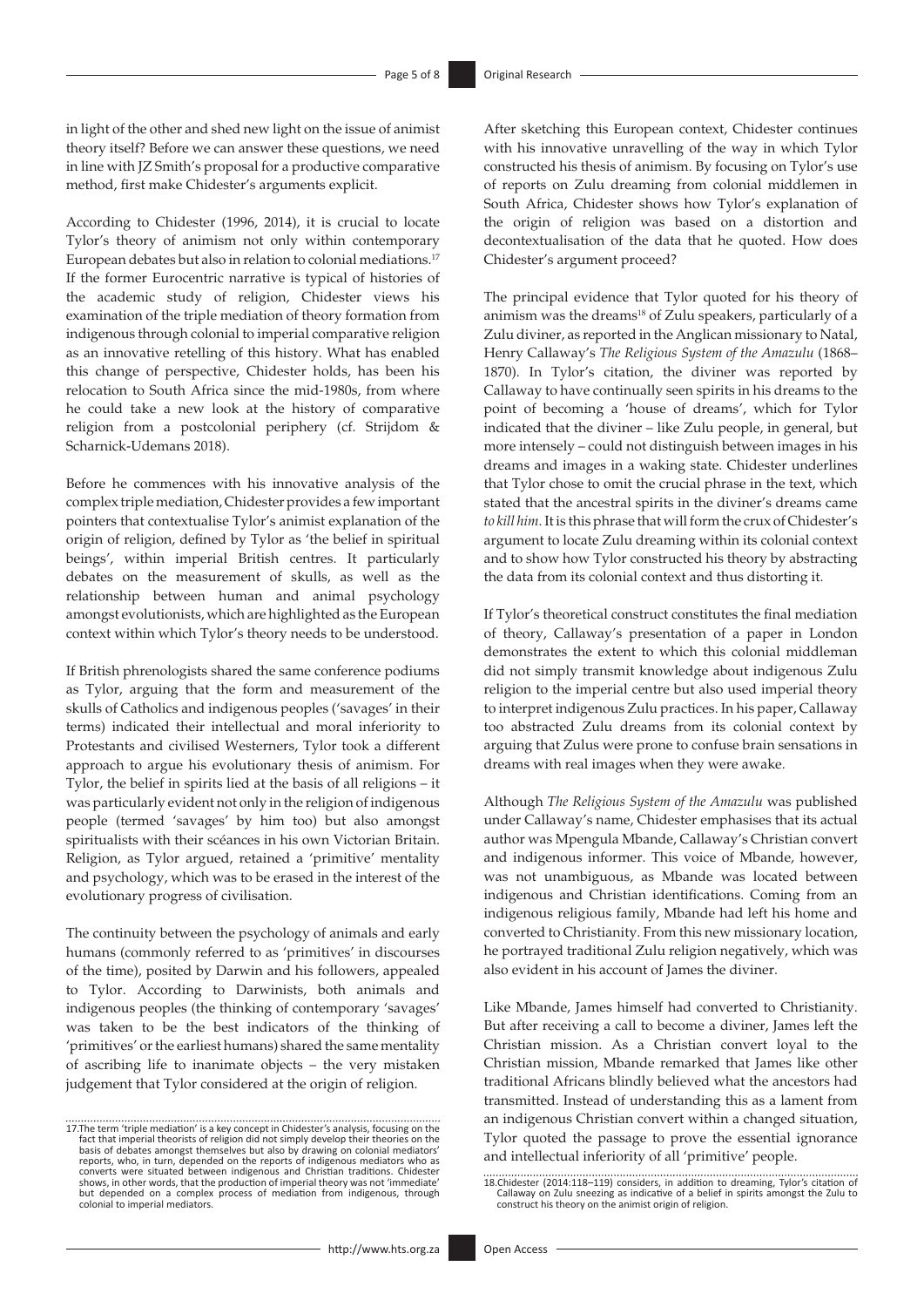How does Chidester interpret the phrase, as reported by Mbande in Callaway, that according to the diviner James, the ancestral spirits *came to kill him*? The crucial phrase should, Chidester argues, be understood within the context of 19th-century colonial dislocation and dispossession of indigenous people. Not only was the land taken from indigenous people by British and Dutch settlers but the dispossession of land also meant that they lost their cattle. In traditional Zulu religion, descendants were expected not only to bring back the spirits of deceased ancestors to their homesteads (the *ukubuyisa* ritual) but also to sacrifice cattle for them. Ancestral spirits appeared in dreams demanding from descendants that they act on their obligations, but colonial dislocation and dispossession rendered those duties increasingly difficult to fulfil. As a consequence, ritual techniques were devised to stop the dreaming. In the case of James, the diviner, however, he kept dreaming, with the ancestral spirits threatening to kill him. According to Chidester, the colonial context of dislocation and dispossession of indigenous people must then, serve as a proper context to understand those Zulu dreams in the 19th-century South Africa, rather than as data for the construct of an animist explanation of religion.

Although the complex process of triple mediation raises important ethical questions, Chidester does not pursue this further in *Empire of Religion*. In his keynote lecture at the International Association for the History of Religion Conference in Durban in 2000, however, he was much more explicit in taking a stance on the 'horrible' history of the imperial study of religion that served the political and capitalist interests of the British empire and the colonies, which should be 'engage[d] critically and creatively with the possibility of new horrible histories that might be on the horizon' (Chidester [2000] 2009:117).

#### **Comparing Durkheim and Chidester's analyses of Tylor's animist theory of religion**

Reflecting on his place within the history of the academic study of religion, Chidester (2012:xii–xiii) traces his 'devotion'19 to the field 'ultimately' back to Durkheim. From his *oeuvre*, it is clearly Durkheim's broad definition of and sociological approach to religion that have profoundly influenced Chidester's analysis. Not limiting the term religion to the belief in supernatural beings, Chidester (1991) would agree with Durkheim that the modern nation state with its sacred stories, rituals and institutions serves the same function as conventional religions in uniting a group, applying the insight to the apartheid system as well as to the construction of a post-apartheid South Africa. Chidester (2005, 2012) would, furthermore, also 'play with' Durkheim's understanding of religion by applying it to forms of popular culture that behave like conventional religions, such as Coca-Cola, Tupperware, Disney, Rock 'n' Roll and the World Cup in South Africa.

If, however, Chidester shares Durkheim's broad definition of and sociological approach to religion, in which ways does Chidester's analysis of religion differ and take Durkheim's analysis further? Chidester (2012:xii–xiv) himself emphasised that it was his relocation to South Africa from the United States since 1984, which has forced him to study religion and retell the history of the academic study of religion in a new way from a South African perspective. We may then, with reference to Durkheim and Chidester's respective analyses of Tylor's animist theory of religion, highlight a number of differences that will throw into relief crucial issues that demand the continuing attention in the academic study of religion.

Firstly, definition. Both Durkheim and Chidester considered Tylor's definition of religion as 'belief in ancestral beings' too narrow. Instead, Chidester would accept Durkheim's broader definition of the sacred as including anything that is 'set apart' from the ordinary by a group of people in such a way that it would unite them as a group.

Secondly, origins. Although Durkheim disagreed with Tylor's evolutionary view that depreciated indigenous religions, he shared with him the conviction that by finding the earliest form of religion, one would be able to study religions scientifically. Chidester, however, would disagree with both Tylor and Durkheim's key assumption on the importance of finding the origin of religion in order to understand all religions. Already in one of his earliest publications, Chidester (1990:2) stated that 'we can conclude nothing about the birth of religion'. Instead, Chidester has turned to an analysis of recurrent patterns in religious phenomena (cf. Chidester 1987, 1988, 1990), characteristic of phenomenological studies of religion, but with due emphasis on the changes of religious phenomena in recorded history. Instead of taking snapshots frozen in time as phenomenologists of religion would do, Chidester (2018:152–165) had insisted on the historical analysis of religious phenomena as 'moving pictures'.

Thirdly, critique. In assessing Tylor's theory of animism, Durkheim engaged directly with Tylor's arguments by offering objections to them before he would develop his own counter proposal. Chidester's primary interest, however, is not to develop an alternative thesis on the origin of religion but to demonstrate how Tylor constructed his theory by decontextualising and distorting data obtained from colonial middlemen who were dependent on ambiguous indigenous informants. What Chidester does, and Durkheim failed to do, is to focus our attention on the power relations that were at work in the production of an imperial theory of religion, such as that of Tylor. As pointed out in this study, this innovative retelling of an important phase in the academic study of religion has been made possible by Chidester's migration to South Africa. Chidester has been able to shift the standard intra-European accounts of the history of the academic study of religion to an innovative and critical retelling from the vantage point of South Africa with its colonial and postcolonial, apartheid and post-apartheid history.

<sup>19.</sup>Chidester (2012:xii) uses the verb 'devoted to' probably in the sense of 'committed to', but I thought it is appropriate to change it here to the noun 'devotion', which would encourage an analysis of Chidester's academic study of religion itself as a kind of religion in the broader sense.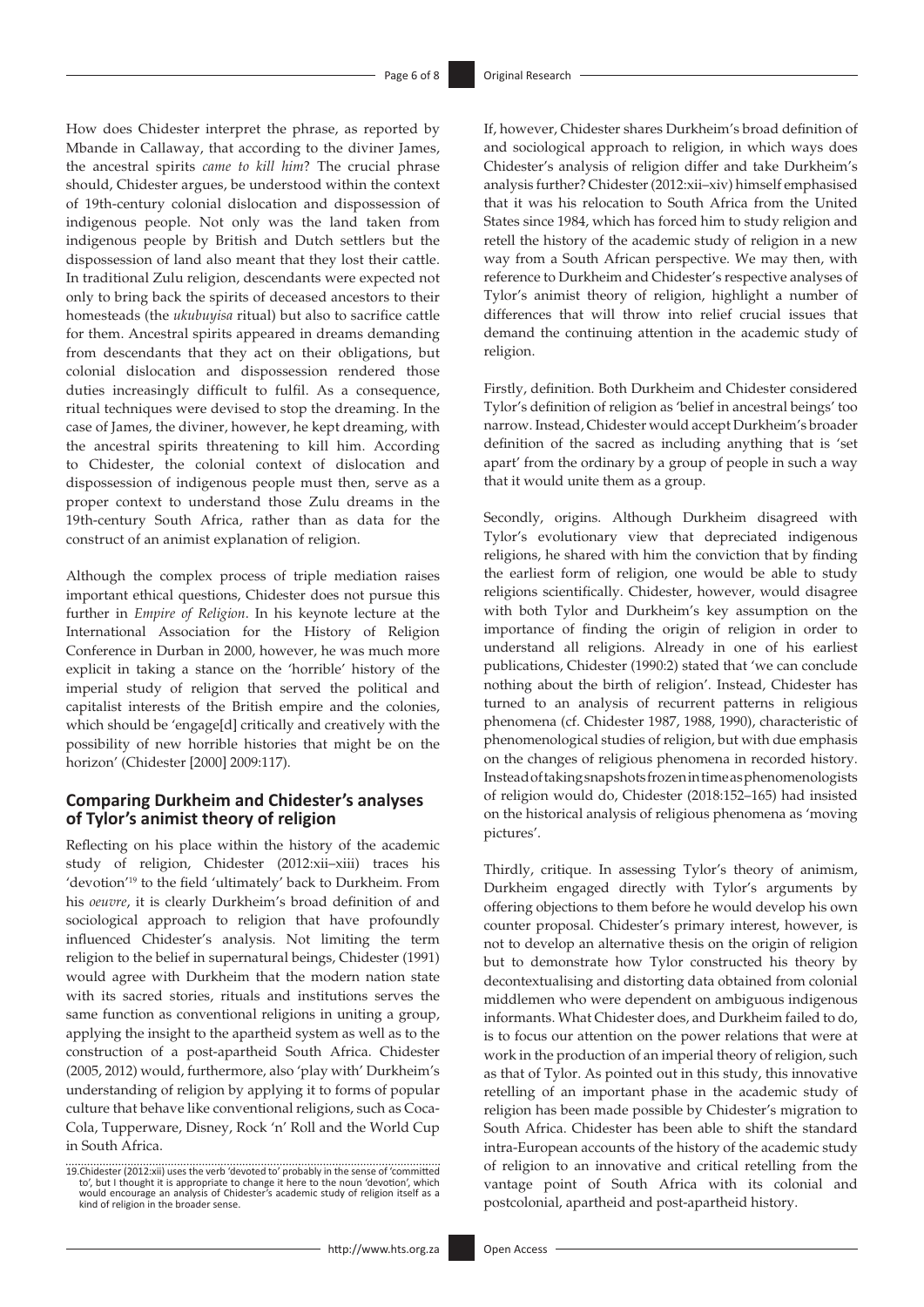Fourthly, ancestral spirits. The main objective of Durkheim in his discussion of Tylor's theory was to discard each of Tylor's arguments on animism as earliest religion that developed from belief in a soul (caused by a failure to understand dreams) to the worship of ancestral spirits (effected by death) and on to the worship of nature spirits. Chidester does not discuss Tylor's theory in terms of these three stages. However, if Durkheim did not offer in his assessment of Tylor any serious attempt to analyse the belief in ancestral spirits, Chidester does so explicitly by interpreting 19th-century Zulu dreams under colonial conditions. We return in conclusion to the way in which Chidester has continued his analysis of indigenous dreams and ancestral spirits within the changing political and economic context of South Africa.

Fifthly, intervention. Tylor considered it his task as a scientist to eradicate beliefs in spirits as remnants of an erroneous 'primitive' mentality in the interest of the progress of civilisation. Durkheim differed forcefully from Tylor by insisting that one should rather acknowledge and analyse religion as a social fact that fulfils the crucial function of binding a group together. Chidester, similarly to Durkheim, would agree on the necessity of analysing the social functions of religion, but would also take the analysis further by exposing power relations at work in religious beliefs, practices and institutions. In most of his work, Chidester uses critical theories to *describe* the role of religion in creating, sustaining and contesting asymmetrical power relations of class, race and gender within changing political and economic contexts, although he does occasionally take an *ethical stance* against the 'horrible' history of the academic study of religion.

## **Conclusion**

Which are the issues that emerged from the comparative analysis in this study deserving the continuing attention of students of religion? Following on the above points, I highlight four issues that appear to me of importance for the study of religion, in general, and of religion from a South African perspective, in particular.

Firstly, again, origins. Is the search for the origin of religion still relevant? Chidester doubts its relevance, and has not engaged with Tylor's and Durkheim's proposals, although he has accepted, adapted and applied the latter's definition of religion that was based on Durkheim's argument on the earliest form of religion. Except for his book on Christianity that traces its history from its origins (Chidester 2000), Chidester has clearly chosen to focus on the changes that religions, including South African indigenous religions, have undergone in the modern colonial and postcolonial period. The search for the origin of religion is, however, continuing as is evident from Robert Bellah (2011)'s *Religion in Human Evolution*. In his response to Bellah, JZ Smith (2011) emphasised that despite the need for criticising particular accounts, the question of religion in the evolution of humanity remains important in so far as accounts are informed by

pertinent theories and based on empirical data, such as those developed by cognitive theorists of religion.

Secondly, animism. Is the concept of animism still useful for analytical purposes? In *Religion: Material Dynamics*, Chidester (2018:23–29) challenges Tylor's dualism of soul and body, arguing that Tylor's emphasis on beliefs and soul at the expense of body (the general tendency of the founders of the academic study of religion because of a Protestant bias) should now be corrected by attending to material mediations of religion, that is, to bodily rituals, objects and the senses, including dreams and visions. Instead of abstracting religion from its context, these material mediations always need to be embedded and critically analysed within political, economic and cultural relations of power.

Thirdly, ancestral spirits. How we might then analyse beliefs, rituals and institutions that centre on ancestral spirits? We have already seen how Chidester interpreted 19th-century Zulu dreams, in which ancestral spirits instructed descendants to sacrifice to them and bring them home (the *ukubuyisa* ritual), as part of his analysis of the triple mediation of Tylor's animist theory. Elsewhere in his work, specifically in *Religions of South Africa* (1992) and *Wild Religion* (2012), he analysed, in an exemplary way, not only the domestic and political function of ancestral religion in traditional rural settings but also its transformation as black migrants moved to urban peripheries to work in mines, up to its resurgence in post-apartheid projects of nation building (e.g. at Freedom Park and the 2010 World Cup). Emphasising the mobility of sangomas in traditional and urban settings, he has paid particular attention to the changing role of ancestral religion in Credo Mutwa's long life from collaborating with apartheid ideologues up to his engagement with conspiracy theorists in cyberspace and the contestations around white sangomas.

Fourthly, ethics. Do researchers need to take an ethical stance, in cases where religions – including African indigenous religions – create and sustain asymmetrical power relations of class, gender and race? Using critical theories from a postcolonial South African location, Chidester has certainly exposed the inhumane presentation of indigenous religions in Tylor's evolutionary theory and has moved us beyond Durkheim's naive functionalist view of religion as a binding force. Chidester, by using South African examples, has demonstrated the potential of religion not only to include but also to exclude. He has, furthermore, shown from this location and history how sacred beliefs, practices and institutions have justified political oppression and economic exploitation, but have also been instrumentalised to challenge such systemic injustices. In a response to Gerardus van der Leeuw's phenomenological approach to religion, Chidester (1994) argued for a *critical* phenomenology that would focus on precisely these contested power relations. However as mentioned in this study, Chidester only occasionally made his ethical stance explicit. It is at this point, as might be argued with reference to African indigenous religion and monuments as sacred places (Strijdom 2011, 2018), that